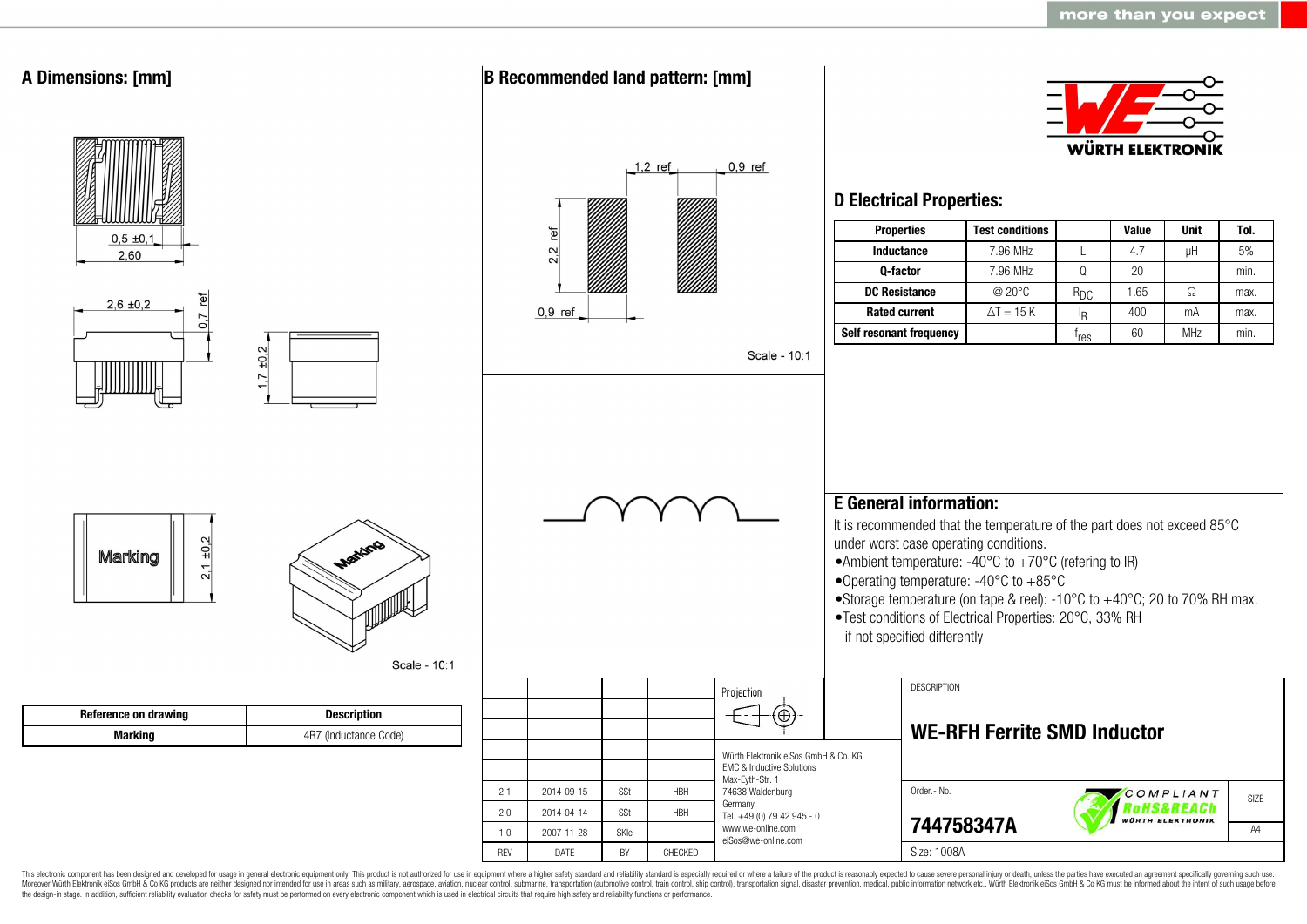

This electronic component has been designed and developed for usage in general electronic equipment only. This product is not authorized for use in equipment where a higher safety standard and reliability standard as espec Moreover Würth Elektronik eiSos GmbH & Co KG products are neither designed nor intended for use in areas such as military, aerospace, aviation, nuclear control, submarine, transportation (automotive control, ship control), the design-in stage. In addition, sufficient reliability evaluation checks for safety must be performed on every electronic component which is used in electrical circuits that require high safety and reliability functions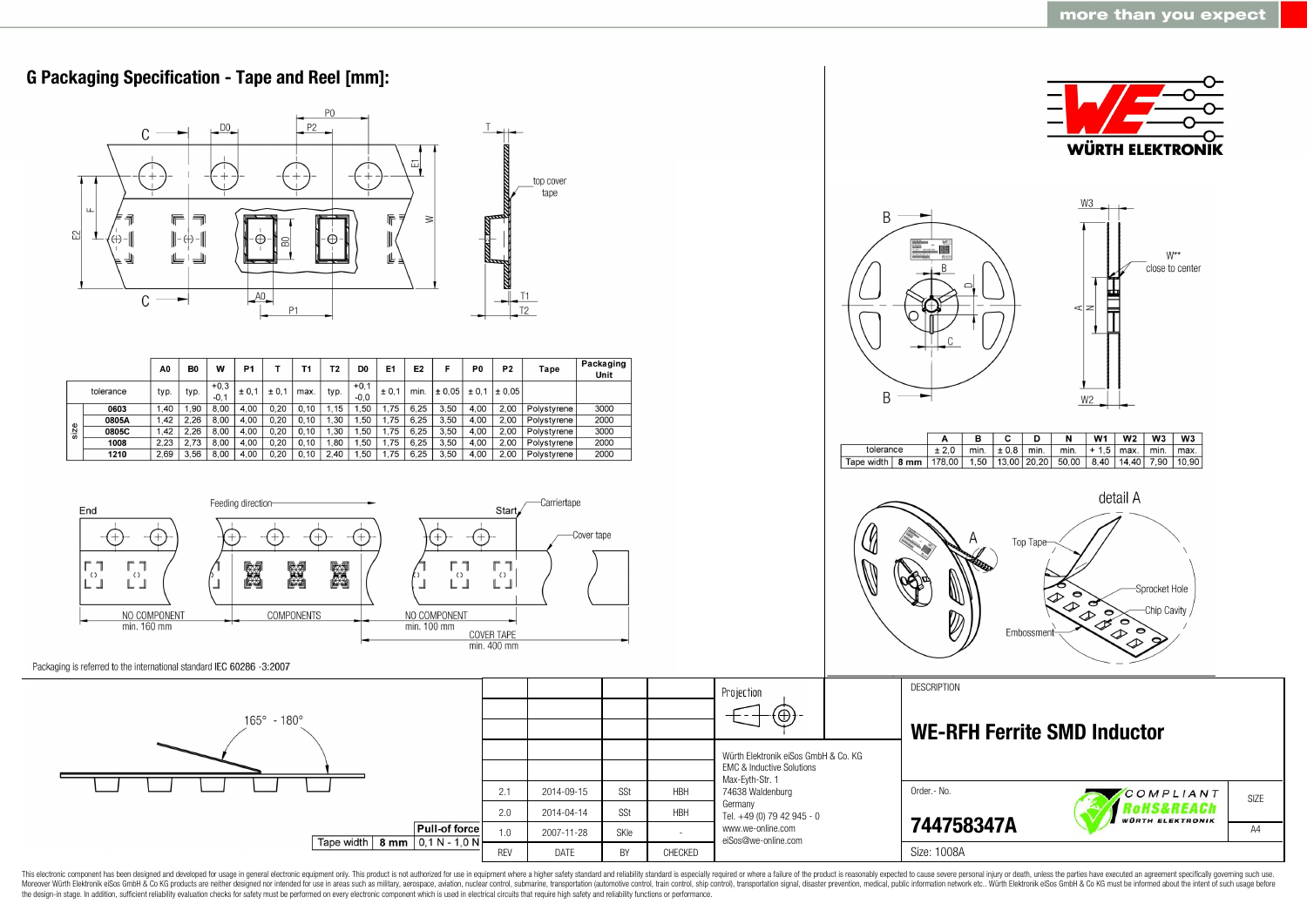# **H Soldering Specifications:**





# **H1: Classification Reflow Profile for SMT components: H2: Classification Reflow Profiles**

| <b>Profile Feature</b>                                                                                                                        | <b>Pb-Free Assembly</b>                             |
|-----------------------------------------------------------------------------------------------------------------------------------------------|-----------------------------------------------------|
| Preheat<br>- Temperature Min (T <sub>smin</sub> )<br>- Temperature Max (T <sub>Smax</sub> )<br>- Time $(t_s)$ from $(T_{smin}$ to $T_{smax})$ | $150^{\circ}$ C<br>$200\degree C$<br>60-120 seconds |
| Ramp-up rate $(T_1$ to $T_p$ )                                                                                                                | 3°C/ second max.                                    |
| Liquidous temperature $(T1)$<br>Time $(tl)$ maintained above T <sub>1</sub>                                                                   | $217^{\circ}$ C<br>60-150 seconds                   |
| Peak package body temperature $(Tp)$                                                                                                          | See Table H <sub>3</sub>                            |
| Time within 5°C of actual peak temperature $(t_n)$                                                                                            | 20-30 seconds                                       |
| Ramp-down rate ( $T_P$ to $T_I$ )                                                                                                             | $6^{\circ}$ C/ second max.                          |
| Time 25°C to peak temperature                                                                                                                 | 8 minutes max.                                      |

refer to IPC/JEDEC J-STD-020D

# **H3: Package Classification Reflow Temperature**

|                         | <b>Package Thickness</b> | Volume mm <sup>3</sup><br>$350$ | Volume mm <sup>3</sup><br>$350 - 2000$ | Volume mm <sup>3</sup><br>>2000 |
|-------------------------|--------------------------|---------------------------------|----------------------------------------|---------------------------------|
| <b>PB-Free Assembly</b> | $< 1.6$ mm               | $260^{\circ}$ C                 | $260^{\circ}$ C                        | $260^{\circ}$ C                 |
| <b>PB-Free Assembly</b> | $1.6 - 2.5$ mm           | $260^{\circ}$ C                 | $250^{\circ}$ C                        | $245^{\circ}$ C                 |
| <b>PB-Free Assembly</b> | $> 2.5$ mm               | $250^{\circ}$ C                 | $245^{\circ}$ C                        | $245^{\circ}$ C                 |

refer to IPC/JEDEC J-STD-020D

|            |            |      |            | Projection<br>$(\oplus)$                                                                                                                                                                      |  | <b>DESCRIPTION</b><br><b>WE-RFH Ferrite SMD Inductor</b> |                                       |      |
|------------|------------|------|------------|-----------------------------------------------------------------------------------------------------------------------------------------------------------------------------------------------|--|----------------------------------------------------------|---------------------------------------|------|
|            |            |      |            | Würth Elektronik eiSos GmbH & Co. KG<br>FMC & Inductive Solutions<br>Max-Eyth-Str. 1<br>74638 Waldenburg<br>Germany<br>Tel. +49 (0) 79 42 945 - 0<br>www.we-online.com<br>eiSos@we-online.com |  |                                                          |                                       |      |
| 2.1        | 2014-09-15 | SSt  | <b>HBH</b> |                                                                                                                                                                                               |  | Order - No.                                              | COMPLIANT                             | SIZE |
| 2.0        | 2014-04-14 | SSt  | <b>HBH</b> |                                                                                                                                                                                               |  |                                                          | RoHS&REACh<br><b>WÜRTH ELEKTRONIK</b> |      |
| 1.0        | 2007-11-28 | SKIe |            |                                                                                                                                                                                               |  | 744758347A                                               |                                       | A4   |
| <b>RFV</b> | DATE       | BY   | CHECKED    |                                                                                                                                                                                               |  | Size: 1008A                                              |                                       |      |

This electronic component has been designed and developed for usage in general electronic equipment only. This product is not authorized for use in equipment where a higher safety standard and reliability standard is espec Moreover Würth Elektronik eiSos GmbH & Co KG products are neither designed nor intended for use in areas such as military, aerospace, aviation, nuclear control, submarine, transportation (automotive control), stain control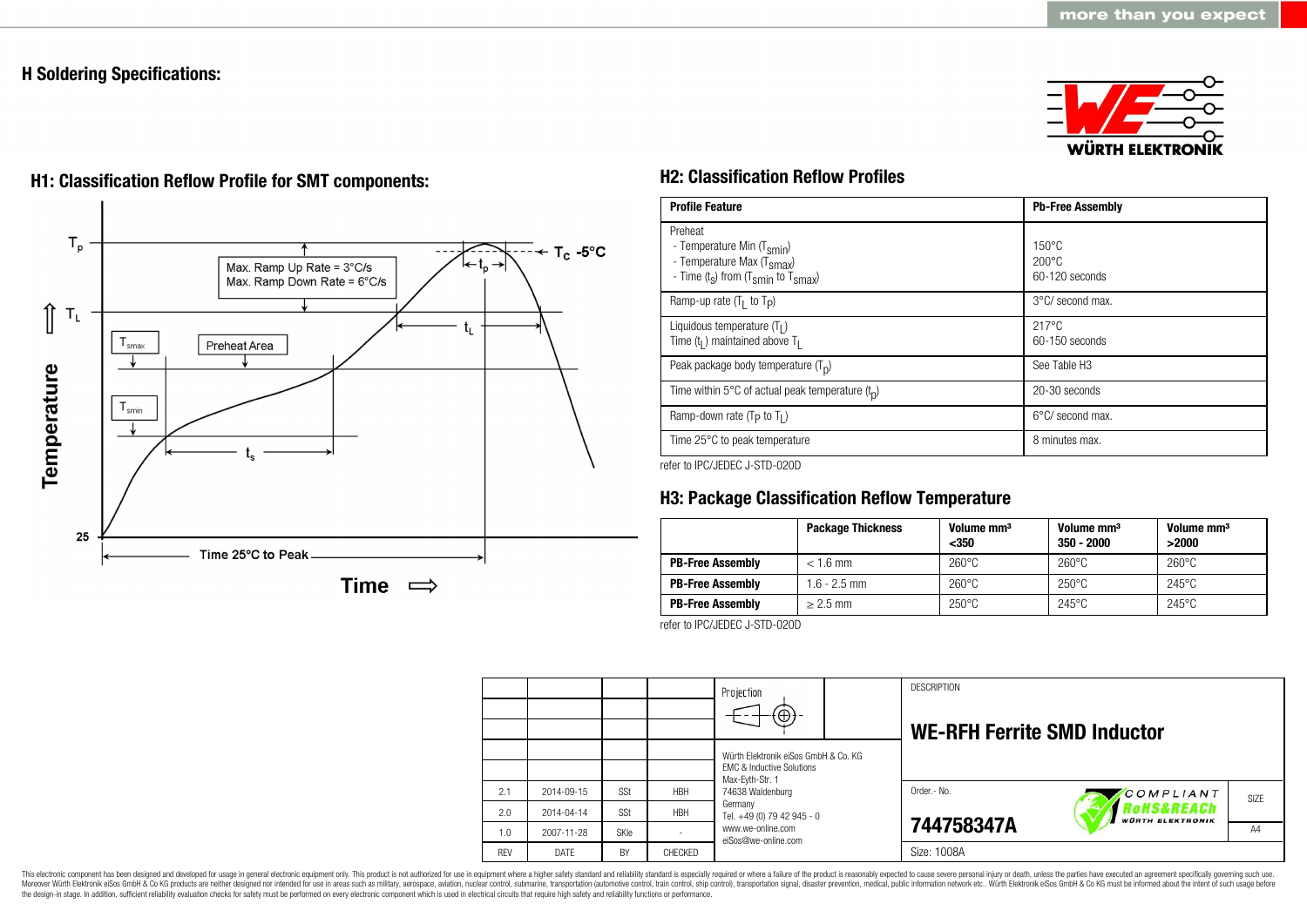# **I Cautions and Warnings:**

## **The following conditions apply to all goods within the product series of WE-RFH of Würth Elektronik eiSos GmbH & Co. KG:**

## **General:**

All recommendations according to the general technical specifications of the data sheet have to be complied with.

The usage and operation of the product within ambient conditions, which probably alloy or harm the wire isolation, has to be avoided.

If the product is potted in customer applications, the potting material might shrink during and after hardening. The product is exposed to the pressure of the potting material with the effect that the core, wire and termination is possibly damaged by this pressure and so the electrical as well as the mechanical characteristics are endangered to be affected. After the potting material is cured, the core, wire and termination of the product have to be checked if any reduced electrical or mechanical functions or destructions have occurred.

The responsibility for the applicability of customer specific products and use in a particular customer design is always within the authority of the customer. All technical specifications for standard products do also apply to customer specific products.

Cleaning agents that are used to clean the customer application might damage or change the characteristics of the component, body, pins or termination.

Direct mechanical impact to the product shall be prevented as the core material could flake or in the worst case it could break.

## **Product specific:**

Follow all instructions mentioned in the data sheet, especially:

- •The soldering profile has to be complied with according to the technical reflow soldering specification, otherwise this will void the warranty.
- •All products shall be used before the end of the period of 12 months based on the product date code, if not a 100% solderability can´t be ensured.
- •Violation of the technical product specifications such as exceeding the nominal rated current will void the warranty.

The general and product specific cautions comply with the state of the scientific and technical knowledge and are believed to be accurate and reliable; however, no responsibility is assumed for inaccuracies or incompleteness.



|            |            |             |            | Projection                                                                   |  | <b>DESCRIPTION</b>                 |                                                  |                   |
|------------|------------|-------------|------------|------------------------------------------------------------------------------|--|------------------------------------|--------------------------------------------------|-------------------|
|            |            |             |            | $\textcircled{\scriptsize\textcircled{\scriptsize\textcirc}}$                |  | <b>WE-RFH Ferrite SMD Inductor</b> |                                                  |                   |
|            |            |             |            | Würth Elektronik eiSos GmbH & Co. KG<br><b>EMC &amp; Inductive Solutions</b> |  |                                    |                                                  |                   |
| 2.1        | 2014-09-15 | SSt         | <b>HBH</b> | Max-Evth-Str. 1<br>74638 Waldenburg                                          |  | Order.- No.                        | COMPLIANT                                        | SI <sub>7</sub> F |
| 2.0        | 2014-04-14 | SSt         | <b>HBH</b> | Germany<br>Tel. +49 (0) 79 42 945 - 0                                        |  |                                    | <b>'oHS&amp;REACh</b><br><b>WÜRTH ELEKTRONIK</b> |                   |
| 1.0        | 2007-11-28 | <b>SKIe</b> |            | www.we-online.com<br>eiSos@we-online.com                                     |  | 744758347A                         |                                                  | A4                |
| <b>REV</b> | DATE       | BY          | CHECKED    |                                                                              |  | Size: 1008A                        |                                                  |                   |

This electronic component has been designed and developed for usage in general electronic equipment only. This product is not authorized for use in equipment where a higher safety standard and reliability standard is espec Moreover Würth Elektronik eiSos GmbH & Co KG products are neither designed nor intended for use in areas such as military, aerospace, aviation, nuclear control, submarine, transportation (automotive control), tain control) the design-in stage. In addition, sufficient reliability evaluation checks for safety must be performed on every electronic component which is used in electrical circuits that require high safety and reliability functions